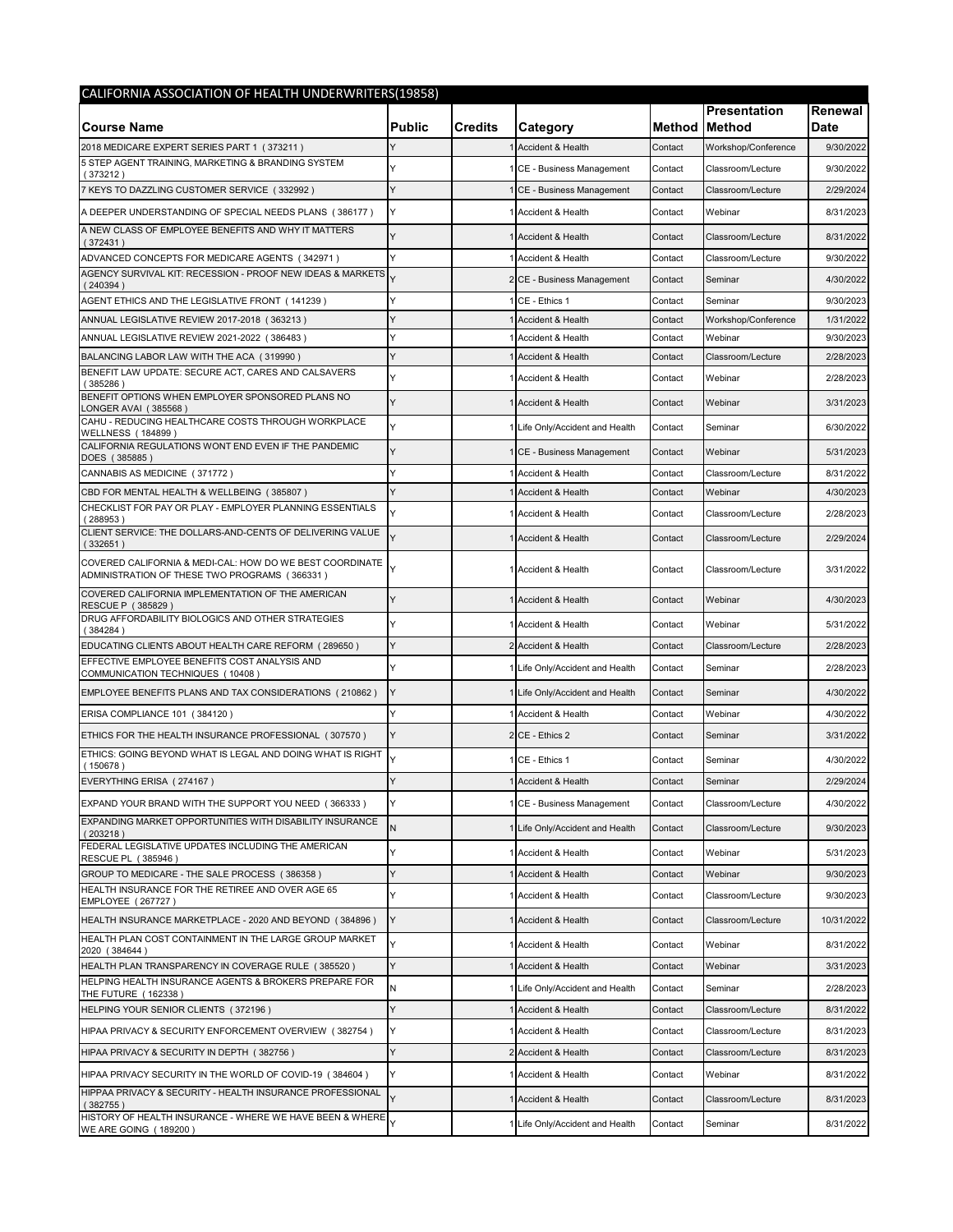| HUMAN CAPITAL MANAGEMENT: PAYROLL, HCM, & PEO (386648)                                               | Y | Accident & Health               | Contact | Webinar             | 12/31/2023 |
|------------------------------------------------------------------------------------------------------|---|---------------------------------|---------|---------------------|------------|
| I GOT ZOOMNOW WHAT? (384967)                                                                         | Y | Accident & Health               | Contact | Webinar             | 10/31/2022 |
| INCREASING PARTICIPATION IN A LOW WAGE WORKFORCE<br>(366332)                                         |   | 1 Accident & Health             | Contact | Classroom/Lecture   | 3/31/2022  |
| INSURANCE COMMUNICATIONS FOCUSING ON DO'S AND DON'TS<br>(373216)                                     | Y | CE - Business Management        | Contact | Classroom/Lecture   | 9/30/2022  |
| LEVERAGING EXECUTIVE DI TO PROPERLY COVER HIGHLY<br>COMPENSATED EXECUTIVES & OWNERS (386201)         |   | CE - Business Management        | Contact | Webinar             | 7/31/2023  |
| MAINTAINING COMPLIANCE DURING LEGAL CHALLENGES (380611)                                              | Y | Accident & Health               | Contact | Classroom/Lecture   | 5/31/2023  |
| MEDI-CAL AND MEDICARE (373471)                                                                       |   | Accident & Health               | Contact | Classroom/Lecture   | 9/30/2022  |
| MEDI-CAL BASICS AND SERVING THE DUAL CLIENT (342011)                                                 | Y | Accident & Health               | Contact | Classroom/Lecture   | 9/30/2022  |
| MEDICARE EXPERT SERIES USING YOUR MEDICARE TOOLBOX<br>(382773)                                       | Y | 2 Accident & Health             | Contact | Classroom/Lecture   | 8/31/2023  |
| MEDICARE EXPERT TOOL BOX FOR AGENTS (386435)                                                         |   | Accident & Health               | Contact | Workshop/Conference | 9/30/2023  |
| MEDICARE OPTIONS (333991)                                                                            |   | Accident & Health               | Contact | Classroom/Lecture   | 3/31/2022  |
| MEDICARE UPDATES FOR 2019 (373271)                                                                   |   | Accident & Health               | Contact | Classroom/Lecture   | 9/30/2022  |
| MEDICARE UPDATES FOR 2022 (386379)                                                                   |   | Accident & Health               | Contact | Webinar             | 9/30/2023  |
| MEDICARE VIEW FROM THE TOP AND TOOLS TO STAY UP TO DATE<br>(386190)                                  |   | Accident & Health               | Contact | Webinar             | 7/31/2023  |
| MEDICARES CRAZIEST RULE (386436)                                                                     |   | <b>Accident &amp; Health</b>    | Contact | Workshop/Conference | 9/30/2023  |
| MEDITATION AS A NEW WAY FOR WELLNESS (384657)                                                        |   | Accident & Health               | Contact | Webinar             | 8/31/2022  |
| MIGRATING TO MEDICARE - THE SALES PROCESS (373213)                                                   |   | <b>Accident &amp; Health</b>    | Contact | Classroom/Lecture   | 9/30/2022  |
| NAHU LIVE COMPLIANCE CONCERNS UPDATE (368771)                                                        |   | Accident & Health               | Contact | Webinar             | 5/31/2022  |
| NAHU WASHINGTON UPDATE AUGUST 2020 (384569)                                                          |   | Accident & Health               | Contact | Webinar             | 7/31/2022  |
| NAVIGATING THE NEW WORLD OF INDIVIDUAL HEALTH INSURANCE<br>(328651)                                  |   | 1 Accident & Health             | Contact | Classroom/Lecture   | 9/30/2023  |
| NETWORKING WITH INTENTION (387248)                                                                   | Y | CE - Business Management        | Contact | Workshop/Conference | 4/30/2024  |
| NEXT GEN CONSUMERISM TOOLS: TELEHEALTH & ADVOCACY<br>(341412)                                        |   | Accident & Health               | Contact | Classroom/Lecture   | 8/31/2022  |
| NOW IS THE TIME FOR TELEHEALTH (384705)                                                              |   | Accident & Health               | Contact | Webinar             | 9/30/2022  |
| NUTRITION EFFECTS ON HEALTH AND HEALTHCARE (385119)                                                  | Y | 2 Accident & Health             | Contact | Webinar             | 3/31/2023  |
| NUTRITION EFFECTS ON HEALTH, LONGEVITY, AND THE<br>HEALTHCARE (386386)                               | Y | 1 Accident & Health             | Contact | Workshop/Conference | 9/30/2023  |
| ORGANIZATIONAL PERFORMANCE MANAGEMENT (383129)                                                       | Y | CE - Business Management        | Contact | Classroom/Lecture   | 9/30/2023  |
| OUT OF THE BOX THINKING AND COMPLIANCE STRATEGIES<br>(383955)                                        |   | 1 Accident & Health             | Contact | Classroom/Lecture   | 3/31/2022  |
| PHARMACY BENEFIT MANAGEMENT, COMPLEMENT TO SELF-FUNDED<br>GROUPS (349651)                            |   | Accident & Health               | Contact | Classroom/Lecture   | 2/28/2023  |
| PRODUCER PRIVACY PRATICE AUDITS - WHAT TO EXPECT AND HOW<br>TO PREPARE (162298)                      |   | 1 Life Only/Accident and Health | Contact | Seminar             | 2/28/2023  |
| PROTECTING YOUR COMMISSIONS (383128)                                                                 | Y | Accident & Health               | Contact | Classroom/Lecture   | 9/30/2023  |
| REDUCING HEALTH CARE COSTS WITH YOGA AND MEDITATION<br>(336251)                                      |   | Accident & Health               | Contact | Classroom/Lecture   | 4/30/2022  |
| SAVING MEDICARE CLIENTS MONEY ON PART D (366352)                                                     | Y | Accident & Health               | Contact | Classroom/Lecture   | 3/31/2022  |
| SIMPLE TECHNOLOGY HACKS TO IMPROVE AGENCY PRODUCTIVITY<br>(386406)                                   | Y | 1 CE - Business Management      | Contact | Webinar             | 10/31/2023 |
| SINGLE PAYER - A LOOK AT OTHER COUNTRIES AND THE US<br>(368091)                                      | Y | 1 Accident & Health             | Contact | Classroom/Lecture   | 4/30/2022  |
| SOCIAL MEDIA MADE POWERFUL (332951)                                                                  |   | CE - Business Management        | Contact | Classroom/Lecture   | 2/29/2024  |
| SUPPORTING WELL-BEING IN THE CHANGING WORKPLACE (385830)                                             | Y | Accident & Health               | Contact | Webinar             | 4/30/2023  |
| TAX CREDITS & SUBSIDIES (313290)                                                                     | Y | Accident & Health               | Contact | Workshop/Conference | 8/31/2022  |
| TECHNOLOGY AND MEDICARE (373214)                                                                     | Y | 1 Accident & Health             | Contact | Classroom/Lecture   | 9/30/2022  |
| THE BASICS OF SELF-FUNDING (371791)                                                                  |   | Accident & Health               | Contact | Classroom/Lecture   | 8/31/2022  |
| THE CHALLENGES OF MANAGING THE RISING COSTS OF                                                       |   | 2 Life Only/Accident and Health | Contact | Seminar             | 8/31/2022  |
| HEALTHCARE - A PANEL DISCUSSION (189198)<br>THE CHANGING HEALH CARE SYSTEM AND THE ROLE OF THE AGENT |   | 1 Accident & Health             | Contact | Seminar             | 6/30/2022  |
| (280032)<br>THE DIGITAL BROKER PLAY BOOK (385402)                                                    |   | CE - Business Management        | Contact | Webinar             | 2/28/2023  |
| THE HEALTHCARE SYSTEM FROM A HOSPITAL PERSPECTIVE                                                    | Y |                                 |         |                     |            |
| (194680)<br>THE IMPACT OF INFORMATION TEHCNOLOGY ON TODAY'S                                          |   | Life Only/Accident and Health   | Contact | Seminar             | 2/28/2023  |
| HEALTHCARE ISSUES (194153)<br>THE MARKET FOR GROUP MEDICAL SUPPLEMENTAL POLICIES                     | Υ | 1 Life Only/Accident and Health | Contact | Seminar             | 2/28/2023  |
| (206117)<br>THE NEW MARKETING DATABASE FOR BENEFITS BROKERS                                          | Y | 1 Life Only/Accident and Health | Contact | Seminar             | 1/31/2024  |
| (367512)                                                                                             | Y | CE - Business Management        | Contact | Classroom/Lecture   | 4/30/2022  |
| THE ROLE OF THE AGENT IN EDUCATING THE CONSUMER (206115)                                             | Y | 1 Life Only/Accident and Health | Contact | Classroom/Lecture   | 1/31/2024  |
| THE SELF-FUNDING ALTERNATIVE (333632)                                                                |   | Accident & Health               | Contact | Classroom/Lecture   | 3/31/2022  |
| TIPS FOR SUCCESSFUL MEDICARE MARKETING AEPOEP (386380)                                               |   | Accident & Health               | Contact | Webinar             | 9/30/2023  |